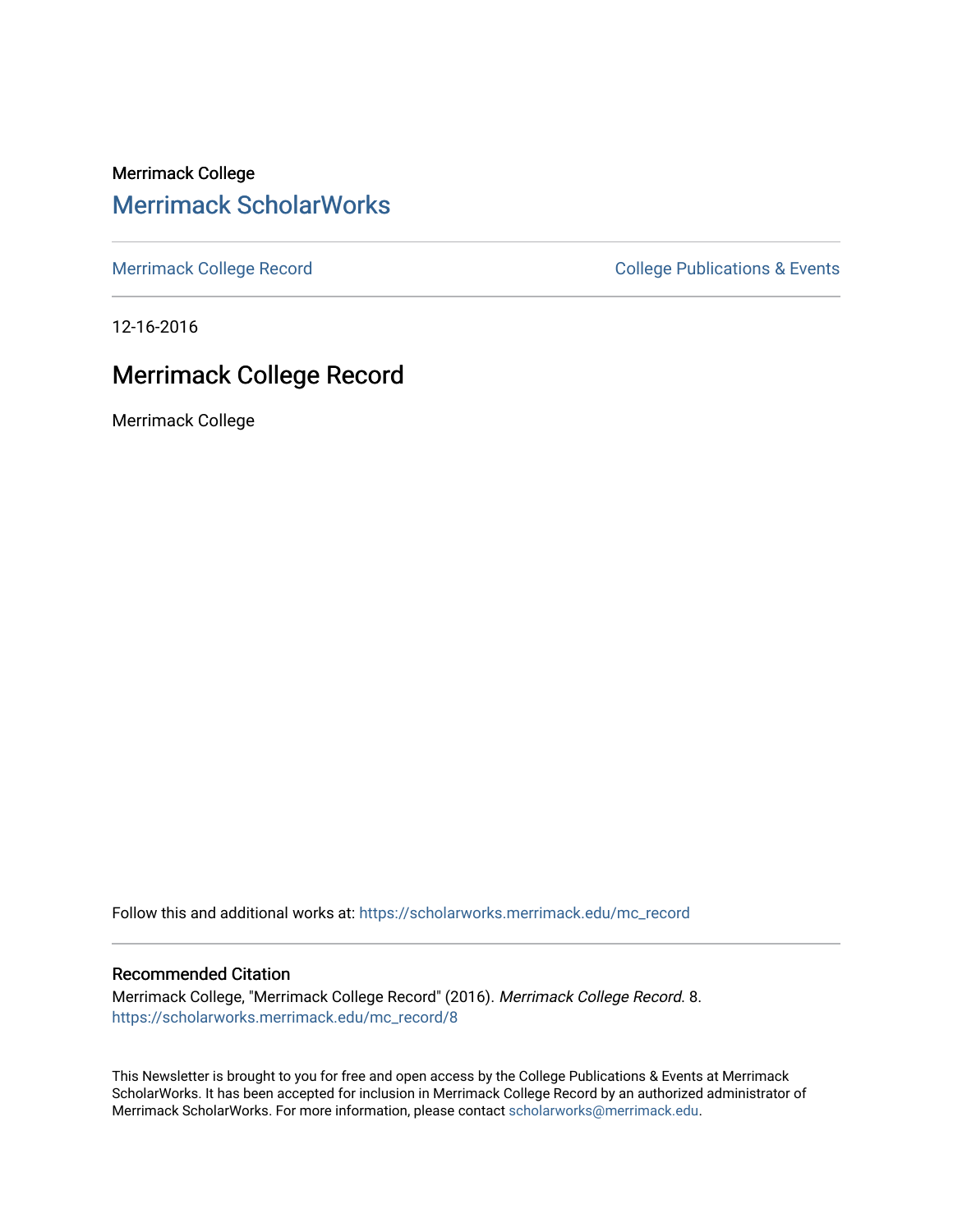

MERRIMACK COLLEGE  $\mathsf{RECORD}$  Secember

**December 16, 2016**

www.merrimack.edu

### MESSAGE FROM THE PRESIDENT

# **Reflecting on Our Successes During Christmas Season**



We have entered the Christmas season — a time to rejoice in our family and friends, renew our spirits, and reflect on the great gifts we have received

throughout 2016.

Christmas is, as we know, the day on which we celebrate the birth of Christ and, as Pope Francis reminds us, "Where God is born, hope is born."

During your celebration of this hopeful and glorious time, please take a moment to consider all you have achieved this year, and the unique successes we have achieved as a community. We should all be proud of the life-changing work of our faculty, staff, students, trustees, alumni and friends, helping this community draw together and make tremendous strides in making Merrimack a truly outstanding place to learn, live and work.

Please also remember in your prayers

our brothers and sisters for whom 2016 was a difficult time, with the belief that, through our faith and good works, we may all share in a better, happier 2017.

I wish you peace, love and joy during this season, and look forward with great hope to the coming year.

A very merry Christmas and a happy, healthy New Year, and may God bless us all.



# **Planning Begins for 2021 as NEASC Lauds Five-Year Report**

The New England Association of Schools and Colleges has commended Merrimack College on the submission of its interim report earlier this year, and the college has begun planning for its comprehensive evaluation in 2021.

NEASC, the college's accrediting body, called out Merrimack's "significant progress" since its last comprehensive report, in 2011, particularly investments in planning infrastructure and operational plans for college units. NEASC also pointed to the college's improved retention and graduation rates, the above-average rate of loan repayment for graduates, and the development of a five-year financial plan linked to the Agenda for Distinction.

For its 2021 report, accreditors asked Merrimack to address "the institution's continued success in deepening the culture of assessment [and] achieving the priorities of its strategic plan," the Agenda for Distinction.

NEASC asks its member institutions to submit full reaccreditation reports every 10 years, with interim reports at the five-year point and other reports addressing specific questions at various points. The fiveyear report was spearheaded by Vice Provost Kerry Johnson, who is leading planning for the 2021 comprehensive evaluation.

NEASC's approval letter is posted on the college's accreditation website: merrimack.edu/about/accreditations/neasc.

Accreditation is a voluntary, independent review of educational programs, by regional agencies according to set criteria, to determine that the education provided is of uniform and sound quality.

Among other factors, accreditation determines a school's eligibility for participation in federal and state financial aid programs. *Continued on Page 2*



# **Weather or Not, Campus Snow Advisories Beckon**

Merrimack has a response planning committee that makes recommendations to President Hopey and the executive vice president when weather may delay or cancel college operations.

The committee — representing academics, student affairs, facilities, police, communications and the president's office — holds conference calls in anticipation of severe weather, to assess forecasts and potential response. Calls are usually held on the eve of, and again the morning of, a college business day.

In the event parking is affected or classes and/ or offices are closed, the college informs faculty, students, staff and the public by a variety of means: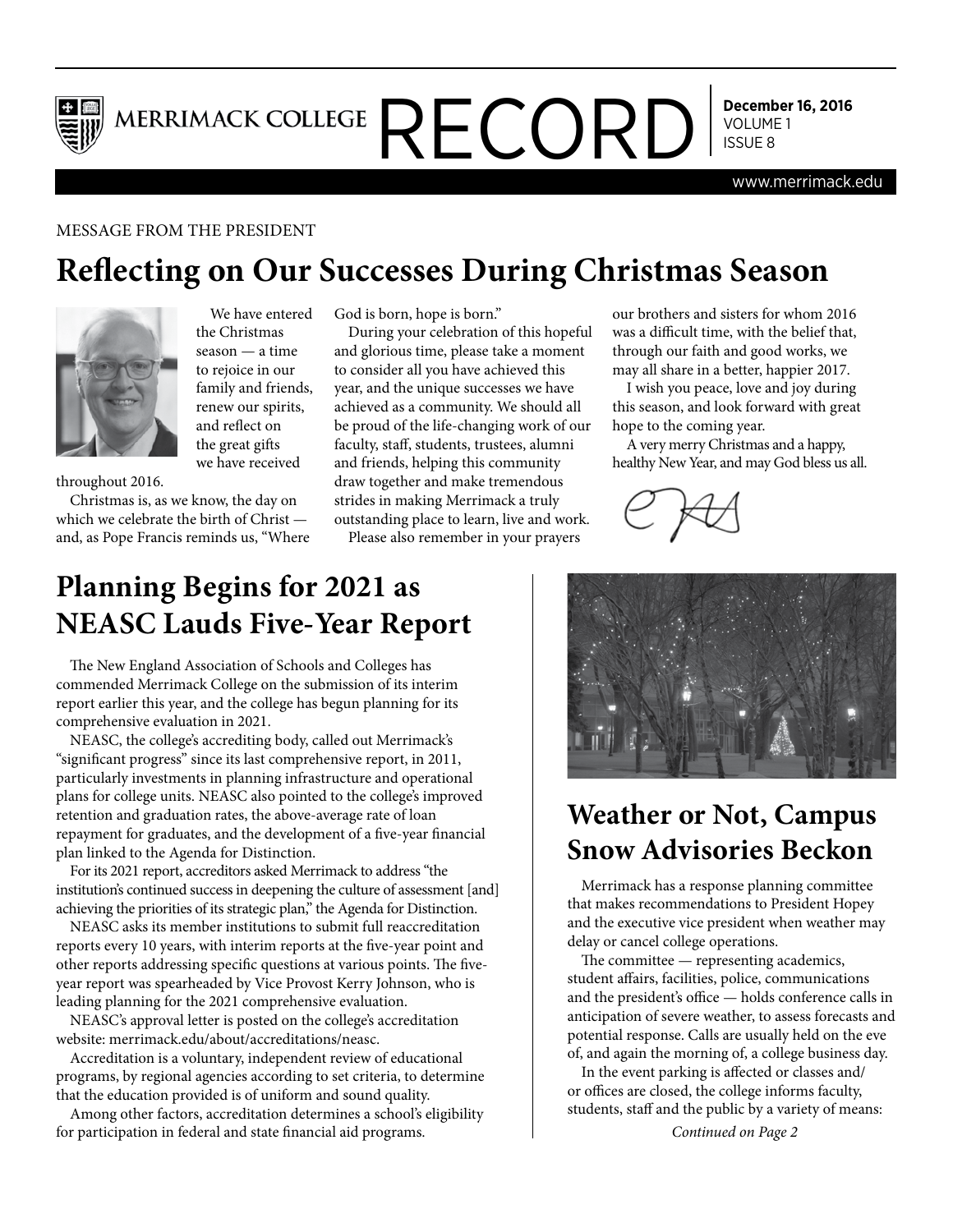# **Merrimack Receives Grant for Vocational Exploration**

Merrimack College has been selected to receive a \$47,290 NetVUE Program Development Grant to be used toward deepening the intellectual and theological exploration of vocation. NetVUE, the Network for Vocation in Undergraduate Education, is a nationwide network of colleges and universities formed to enrich the intellectual and theological exploration of vocation among undergraduate students. This initiative is administered by the Council of Independent Colleges through support from the Lilly Endowment Inc.

Over a two-year period, the grant will be used to enhance the Austin Scholars Program through the City of God Living/ Learning Community. The grant will provide the college with the opportunity to create new programming geared toward

# RECORD

The Merrimack College Record is published biweekly during the academic year, monthly in June, July and August, by the Office of Communications.

**President Christopher E. Hopey** Publisher

**Jack Minch** Editor minchj@merrimack.edu

Submissions and story ideas to record@merrimack.edu.

deepening students' understanding of intellectual and spiritual exploration during career preparation. In addition, the funds will allow additional faculty participation in order to assist students in their pursuits to sustain a life shaped by values.

"Receiving this grant will allow Merrimack to take another step toward its strategic goal of developing its contemporary Catholic mission as it will help students and faculty to see beyond the need for great career preparation to the need to help our students build lives of cohesive meaning and value not only to and for themselves, but for the whole world", said Father Raymond Dlugos, O.S.A., vice president for mission and student affairs. "It will help us learn to talk the language of vocation rather than only the language of success and open us to the possibility that

we will find fulfillment, wisdom, and love in responding to what the God, the world, and life might ask of us."

The Austin Scholars, comprised of 55 first-year students, was established to provide a living and learning community that combines traditional learning, reflection and service in Merrimack's neighboring communities. It is open to residential students who have shown exemplary leadership and service prior to their time at Merrimack.

The program is being administered by project co-leaders Sister Jeanne Gribaudo, CSJ, STD, professor of the practice of religious and theological studies, and by Joseph. T Kelley, Ph.D., D.Min., professor of religious and theological studies, director of the Center for the Study of Jewish-Christian-Muslim Relations.



*Merrimack surprised 11 Austin Preparatory School seniors Dec. 15 with their acceptance to the class of 2021. Officials also visited North Andover and Andover high schools to deliver the news. Dec. 15 was the release date for early action 1 and early decision.*

## **Weather Advisories Are All the RAVE**

*Continued from Page 1*

- The RAVE alert system, which can send emails, texts and voice calls to everyone registered to receive them. Faculty, staff and student email addresses are automatically entered in RAVE, but all can update their preferences, adding up to three mobile numbers, three landlines and two additional email addresses (for instance, those of family members) by signing into www.getrave.com/ login/merrimack with a Merrimack email address and password.
- The college's main website, www.merrimack.edu.
- Social media, specifically the college's Facebook, Twitter (@merrimack) and Instagram accounts.
- Boston television stations, which post cancellations or closings on their websites and generally scroll updated lists across the bottom of their broadcast images.
- The college's main switchboard, 978-837-5000, will also carry a message noting a delayed opening or cancellation.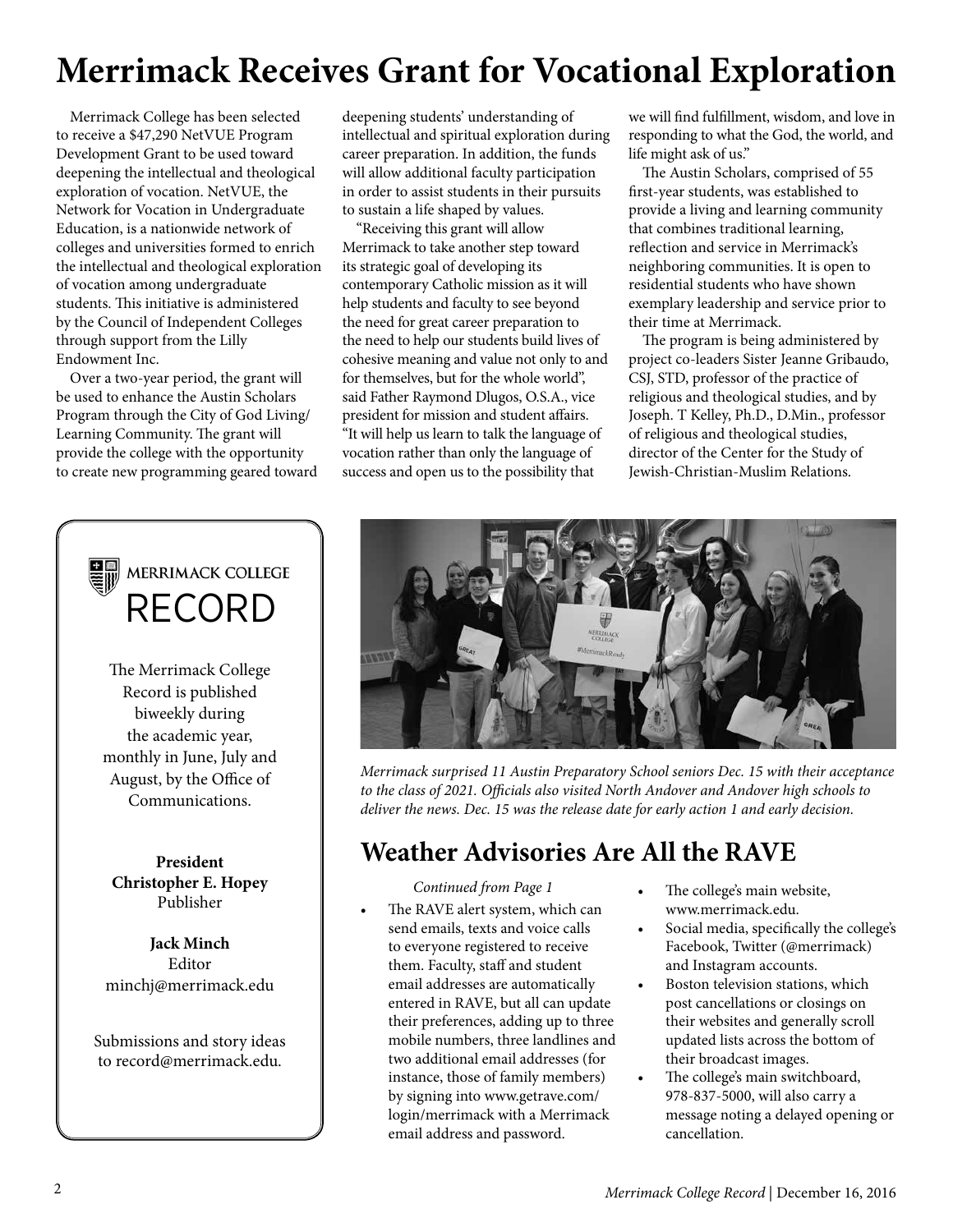# **O'Brien Center Offers Opportunities, Career Events**

The O'Brien Center for Career Development empowers students to explore their strengths and values, and engage with professional opportunities and connections in order to successfully pursue a meaningful career and life.

"Best fit" internships, co-ops, and jobs with employer partners provide opportunities for each student to become their most successful self.

Here you will find a sample of the most recent opportunities and events available to our students and alumni.

#### **Upcoming Events**

- Professional Development Retreat (Class of 2018), Feb. 16-17, Seaport Hotel & World Trade Center
- Spring Career Fair, March 22, 2-4:30 p.m.

#### **Full-Time Opportunities**

- Advocates Inc. Brain Injury Specialist
- Amazon.com 2017 New Grad Software Development Engineer
- BFS Associates Inc. Accounting Admin/Customer Service Rep
- Black Diamond Networks Jr. Acct. Executive; Jr. Technical Recruiter
- Brine Group Staffing Solutions Recruiting/Sales Consultant
- City of Lawrence ADA Coordinator
- Curriculum Associates, Inc. Sales Operations Coordinator
- Fidelity Leap Technology Program (2017) Entry-level Roles
- Fox Run Group Account Manager, Alumni Partnerships
- Geico Management Development Program
- Lawrence Public Schools SY 16-17 Building Based Educator
- LeadBridge Partners Inside Sales
- Manning Personnel Group, Inc. Administrative Assistant
- Melrose Public Schools Student Behavior and Community Specialist
- MFA Sales/Marketing Manager; Business Intelligence Officer; Tax Staff
- New England Center for Children Teachers for Students with Autism
- Newport Biodiesel Inc. Entry-level Sales Representative
- Pistone Podiatric Foot Center Administrative Assistant
- RTN Federal Credit Union Member Services, Loan Representative
- St. Ann's Home & School Child Care Counselor
- Talent Retriever LLC Inside Sales Consultant; Inside Sales Representative
- TimeTrade Business Development Representative
- Watts Water Technologies Leadership Engineering and Design Rotational Program; Human Resources Rotational Program

#### **On-Campus Recruiting**

Information Session: PwC, Feb. 2

#### **On Campus Interviews**

PwC, 2017 Elevate Program, March 6

#### **Internship and Co-Op Opportunities**

- AFSCME AFSCME Union Scholars Program
- American Cancer Society The Alvan T. & Viola D. Fuller Junior Research Fellowship (Summer)
- Ametros Desktop Support Intern; Developer Intern; Claims Administrator - Billing & Medical Coding Specialist
- Caras & Shulman, PC Tax Intern for Successful CPA Firm
- Eastern Bank Internal Audit Intern (Spring Co-op)
- Harvard University Marketing and Promotions Intern; Game Day Promotions Intern; Graphic Design Internship
- HealthView Services Marketing Intern
- Law Office of Kevin Patrick Seaver Legal Intern; Marketing Intern
- Massachusetts Clean Energy Center MassCEC Internship
- Office of the Governor Summer 2017 Intern
- The Open Door Data Management Internship
- Raytheon 2017 Information Technology Summer Internship
- Sasaki Associates Summer Internship (Architecture. Civil Engineering, Marketing, Graphic Design, Interior Design, Planning & Urban Design)
- Virtual, Inc. Human Resources Intern; Work Station IT Intern
- Watts Water Technologies Business Analyst Sourcing

### **Upcoming Employer Meetings**

- Bulfinch (Partners Healthcare), Jan. 11
- EBI Consulting, Jan. 12
- Teradyne, Feb. 9

### **Past month employer meetings**

- Watts Water Technologies, Nov. 2
- Black Diamond Networks (meeting 1), Nov. 2
- Black Diamond Networks (meeting 2), Nov. 16
- Coach Company, Nov. 16
- Eliassen Group, Nov. 16
- Enterprise Bank, Nov. 16
- Channel Building Company, Nov. 17
- Analog Devices, Nov. 17
- Massachusetts Biotech Council, Nov. 17
- UMass Memorial Healthcare, Nov. 17
- Barton Associates, Nov. 17
- Greater Lawrence Family Health Center, Nov. 28
- IEEE, Nov. 29
- Eastern Bank, Nov. 30
- The Advocator Group, Nov. 30
- Enterprise Bank, Dec. 6
- Class, Inc., Dec. 8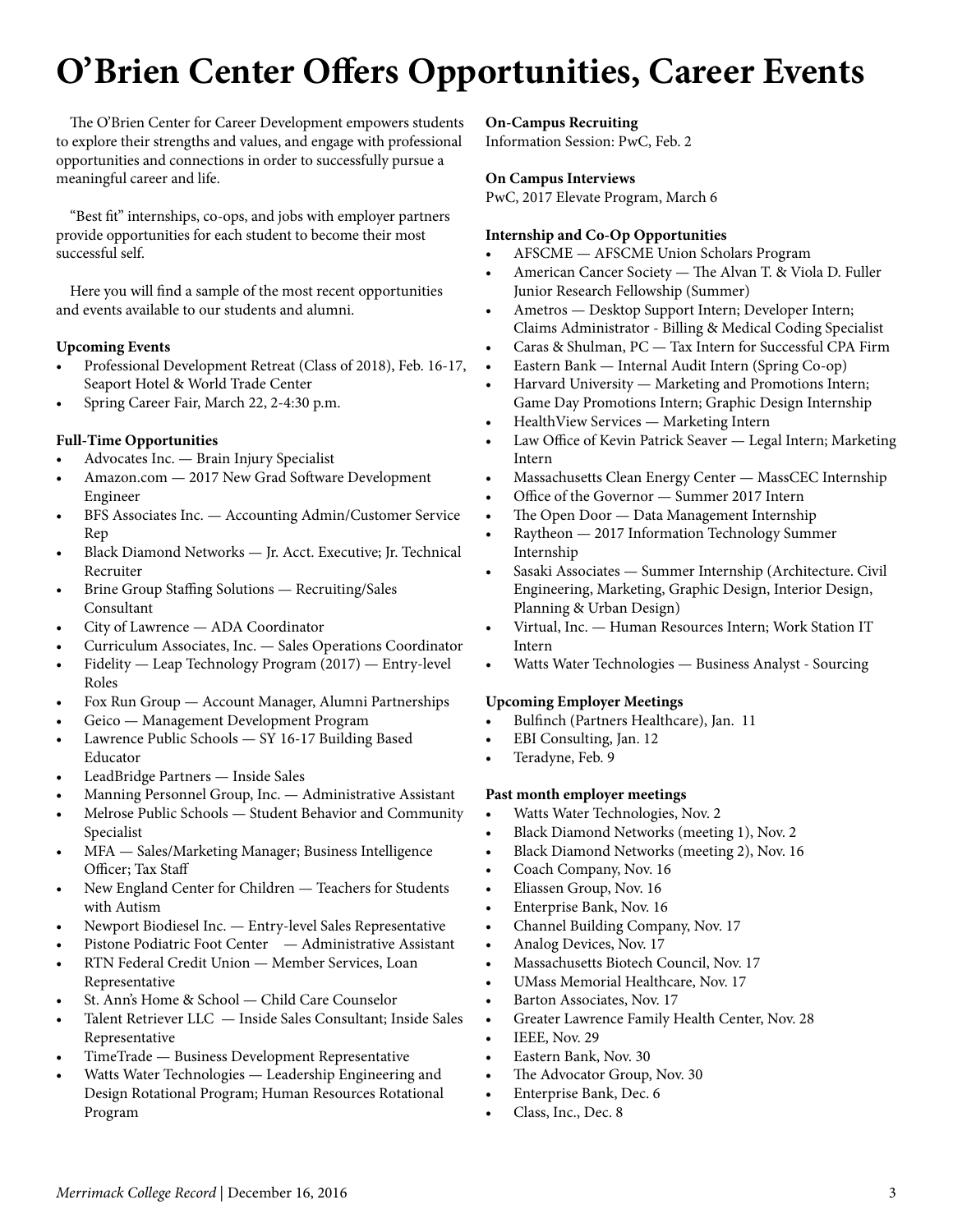# **North Campus Academic Pavilion Site Tour Provides Engineering Students with Real-World Experience**

Merrimack College is using the design and construction of the North Campus district, which includes the North Residential Village (House 6 and House 7), and the North Campus Academic Pavilion, which is currently under construction, as a learning tool for engineering students who recently met and questioned campus planners, designers, engineers and construction managers leading the project.

Students from assistant professor Sadegh Asgari's CEN 2001 site engineering class and CEN 5050 construction management class met with Associate Vice President for Campus Planning and Development Felipe Schwarz, and design and engineering professionals from Pro Con, VHB and Trident Project Advisors and Development Group on Nov. 30.

Jillian Wright '18, a civil engineering major from Lawrence, Massachusetts, said it was an excellent practical lesson.

"I've never actually been to a construction site, so I'm intrigued and would like to come back," Wright said. "I think it gives you the reality versus the expectation."

Smaido Romulus '19, a civil engineering major from Waltham, Massachusetts, was interested in hearing about the myriad issues that must be addressed when going into a construction project.

"The time, the money, the details and the people you have to meet to talk to," he said.

The presentation and the construction site tour had a number of benefits for students, Asgari said. They saw firsthand the variables and uncertainties associated with the profession, as well as how professionals analyze and respond to challenges, and how engineering can have social, community and environmental impacts.

"Hopefully, they notice that the design and construction are not linear and predictable processes," he said.

Pro Con co-presidents Jim Loft and Lance Bennett attended class along with colleagues from ProCon, Todd Hooper, project architect; Lynn Kramer, project executive; and Brian Flodstrom, senior project manager. Additionally, Gino Baroni '78, owner and managing principal



*Engingeering students tour the construction site at the North Campus Acadecmic Pavilion, future home to the Girard School of Business.*

from Trident; and Jeff Koetteritz, senior project engineer from VHB provided valuable insight to the class.

Design and construction of the North Campus district is a challenging project for the college and the project team, Schwarz said. The site straddles Andover and North Andover so the college must work with both towns on regulatory issues such as stormwater runoff, utilities, water and sewage infrastructure, building heights, and associated work permits, he said.

"The whole two-town element of what we do is big," he told the class. "A little tricky on the permitting side but we got through it."

When describing the construction of the North Residential Village project (House 6 and House 7), Bennett told students that the project was built off the success of the recently completed South Residential Village (Houses 1-5). "We're essentially doing South

Residential Village on North Campus," Bennett told students.

Project engineers must understand how each step of the job will impact other elements of construction and the environment and the neighboring community, Koetteritz said.

The construction industry must also worry about the weather and how that will affect building schedules. Weather may slow construction but the completion dates are often contractually obligated and the lost time must be made up, said Baroni.

For the construction trade, even the graphics used in illustration are integral to completing the job, Schwarz said. Graphics and evolving design plans helped the project management team explain the developments and changes to plans to the college administrators and President Christopher E. Hopey.

The North Campus Academic Pavilion is scheduled to open in late summer 2017 and ready for classes in September 2017.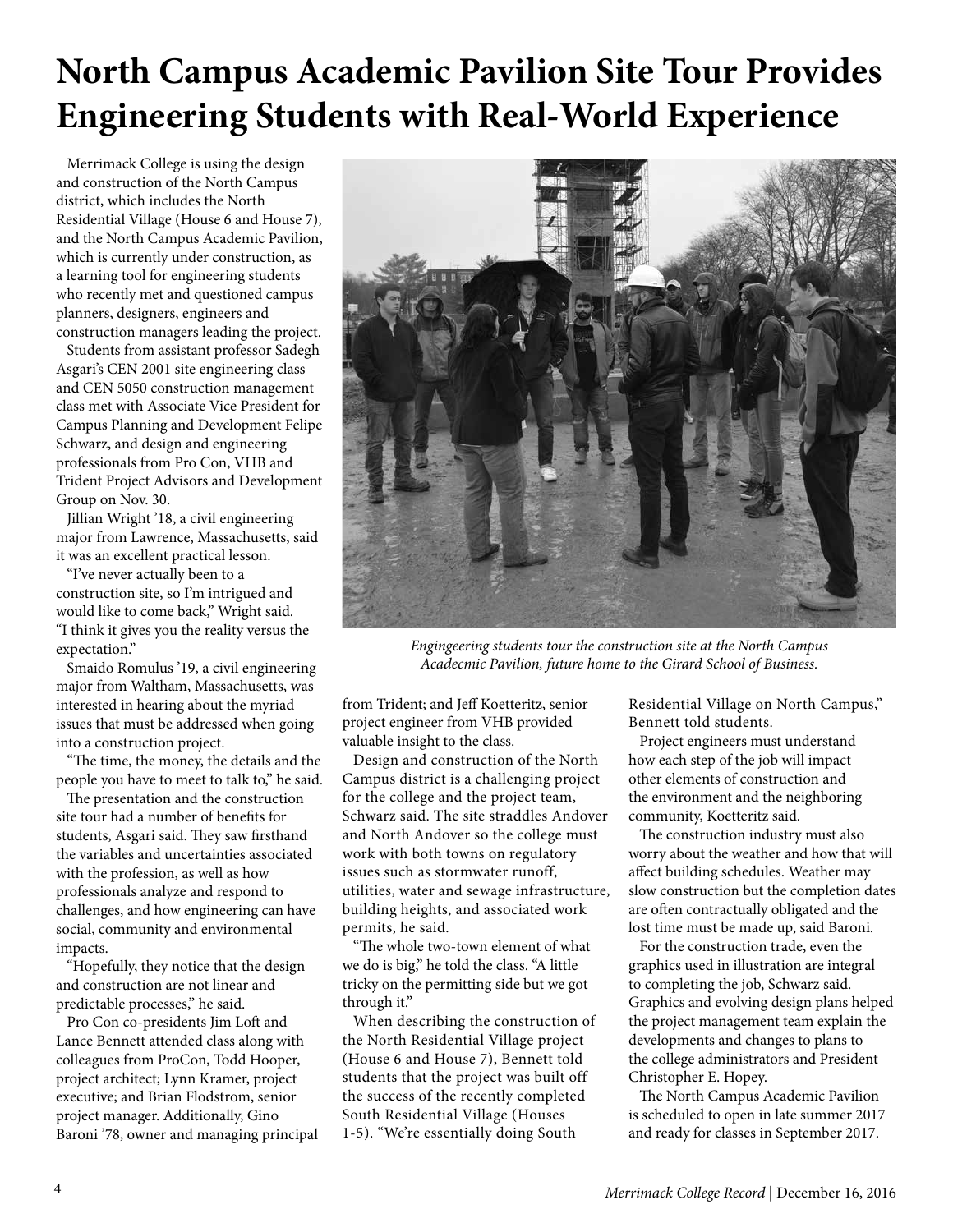

# **Braga Qualifies for NE10, New England Championships**

After impressive performances in multiple events in the first meet of the 2016-17 season at the UMass Boston Indoor Open, Merrimack College men's track & field captain John Braga '17 was named the Northeast-10 Conference Field Athlete of the Week, as announced by the league office Dec. 5.

Braga picks up his senior campaign right where he left off last season after becoming the first male to reach the NCAA Championships and earn All-American status in program history, doing so in both the indoor and outdoor seasons. This award in the first week of the season marks the third Field Athlete of the Week honor of his career, earning that distinction once as both a sophomore and junior.

The North Reading, Massachusetts, native takes home the award after quality performance across three different field events at UMass Boston this past Saturday. Braga highlighted his impressive day with a second-place finish in the high jump, posting a 2-meter jump that qualified him for the conference championships and the New England Championships in just his first meet of the season.

Braga also qualified for NE10 and New England tournaments in the first meet of his senior campaign in the pole vault, recording a



*John Braga* (Photo courtesy The Mack Report)

third-place finish in the event with a 4.10 meter vault. The captain also added personal-best throw in the shot-put, registering 11.72 meters for the fourth-best throw on the school record board.

## **Moot Court Team Captures Spot in National Court Competition**

One of the four teams competing recently at a regional Moot Court competition held at Fitchburg State University finished the first day of arguments in first place and eventually earned a spot in the national competition.

Moot Court competition pits two-person teams arguing



*McGravey*

constitutional law for a hypothetical case as if they were in front of the U.S. Supreme Court.

Each team member is responsible for arguing one issue of the case and whether a lower court's analysis of the law was correct or not. Students use previous Supreme Court decisions to prepare a defense for their positions on the issues.

This year's teams included Brianna Byam '17 and Arron Fiske '19, Callie Friant-Bulens '18 and Matt Smith '16, Luis Guerrero '17 and Bridgette Custis '18,

Christopher Harris '17 and Mason Carr '18, and Rachel Moss '19 teaming with a St. Thomas University student in a hybrid team.

The teams' advisor was Political Science Department adjunct lecturer Robert Chwaliszewski who leads Merrimack's Constitutional Law Debate Club. Lecturer Kevin McGravey prepared students in "standing" and First Amendment issues and coached during practice arguments.

Guerrero, who went to the nationals in 2015 with another partner, and Custis led the first day's scoring 6-0 over three rounds of judging. They eventually lost in the Round of 16 to

 $\begin{aligned} \textbf{G} \textbf{I} \text{ am extremely proud of} \\ \text{the effort, preparation and} \\ \text{performance of all the test} \\ \text{It takes a list of time.} \end{aligned}$ the effort, preparation and performance of all the teams. It takes a lot of time, practice and effort to compete."

a College of the Holy Cross team but qualified for the national competition.

The competition was fierce and Merrimack's teams were narrowly edged out, Chwaliszewski said.

"I am extremely proud of the effort, preparation, and performance of all the teams," Chwaliszewski said. "It takes a lot of time, practice, and effort to compete.

This year's case deals with issues related to whether voter identification laws violated political free speech. At issue are whether voting rights are protected constitutionally by the First and 14th amendments, and whether the parties involved in the case had legal standing to file the case.

Each team argues the case from the petitioner's and the government's side. This year, one team member argued the First Amendment and legal standing issue while the other team member argued the 14th Amendment issue.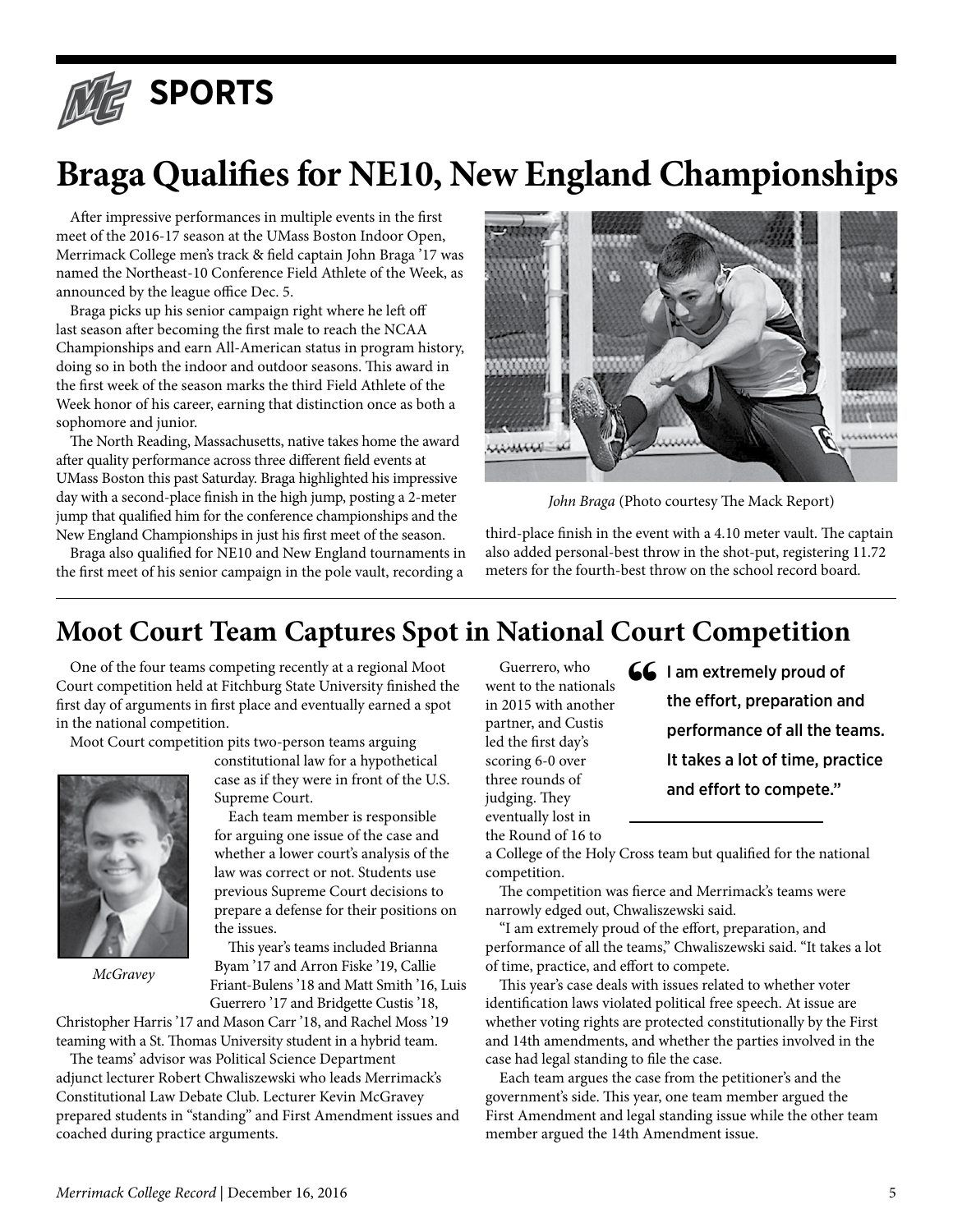**IT'S ACADEMIC** 

### **The Future of Liberal Arts**

The School of Liberal Arts launched its interdisciplinary "institute without walls" in fall 2016, with a symposium on the year's theme: "Identity, Purpose and Meaning."

The symposium, for liberal arts faculty, featured a discussion by Father Richard Piatt, O.S.A., of visual and performing arts, professor Christina Hardway of psychology and Brian Bannon of philosophy/ environmental studies, who taught students in the project "Living a Meaningful Life: Creativity, identity and reflection" during the fall semester. Each taught a course in his or her discipline with the connected theme, and students co-enrolled in all three courses.

The idea is for students to engage in meaningful reflection of topics across disciplinary boundaries to help promote intellectual growth and connect the academic exploration to their personal lives.

Two more symposia will be held in the spring 2017 semester as the school continues to roll out plans developed from a spring faculty retreat focused on interdisciplinary initiatives, with a theme or "big question" explored every year.

The retreat was facilitated Huron Group consultants, who are also working with faculty on the future of the liberal studies core.



### **Agenda for Distinction Update**

As he does each semester, President Christopher Hopey met with faculty and staff across campus throughout the fall to update employees on Agenda for Distinction progress, take questions and thank employees for their efforts.

The president met with faculty from the schools of liberal arts, business, science and engineering, and education and social policy, and staff from development and alumni relations, finance, enrollment, mission and student affairs, facilities, athletics, human resources, communications and marketing, and the police department.

At each meeting he walked through the college's progress to date, talked about future plans and explained to faculty and staff how they have contributed to Merrimack's growth and momentum.



### **Applicant Tracking Will Aid Managers**

At a time of great growth for Merrimack, a new applicant tracking system is being implemented in January to provide hiring managers around campus with a more efficient process for reviewing and sorting applications.

"We're in such a high growth mode at the college, HR needed to improve our processes and provide an efficient tool to manage the increased number of applications." said Human Resources Director Denice Baker.

The new online ATS will provide a systematic and standard method for tracking applicant information. Applicants apply through the college website and are seamlessly directed to the ATS.

Applicants are asked a standard set of questions so the process is equitable, rather than managers relying on cover letters or resumes to glean information. Applicants can easily upload their resumes, cover letters, and other documents requested by the hiring manager to the applicant tracking system.

Hiring managers will be able to log onto the site at any time from anywhere with Internet access to view applications, Baker said.

The ATS will allow managers to review credentials and assign an interview status to each one, such as approving a telephone screening or an in-person interview. In that way hiring managers can easily organize and screen the candidate pool as they find the best fit for a position.

The new ATS is replacing a cumbersome system in which job seekers submit resumes and cover letters to hiring managers through emails to HR. The managers then have to shuffle between emails and attachments or build a spreadsheet trying to compare candidates.

"It's much more efficient for managers and us as a whole," said Recruitment & Data Specialist Laura Higgins.

For more information on the new system contact Higgins at ext. 5194, or higginsl@merrimack.edu.

# **AskIT**

### **Learn How to Use Your Google Tools**

Academic Technology will be offering employees training on:

- Jan. 10, Using the Chrome Browser
- Feb. 14, Forms and Workflow Automation
- March 21, The New Google Sites
- April 11, Google Slides and Google Draw Tools
- May 2, Google Sheets

To register, go to MyMack, and find the Academic Technology and Training site under the Technology tab. Be sure to add the dates to your calendar.

*AskIT has a new YouTube channel, youtube.com/channel/ UCEcV7IRY-YfpSlzbnfi2UIA, where you can watch a recording of the latest tech tips each week.*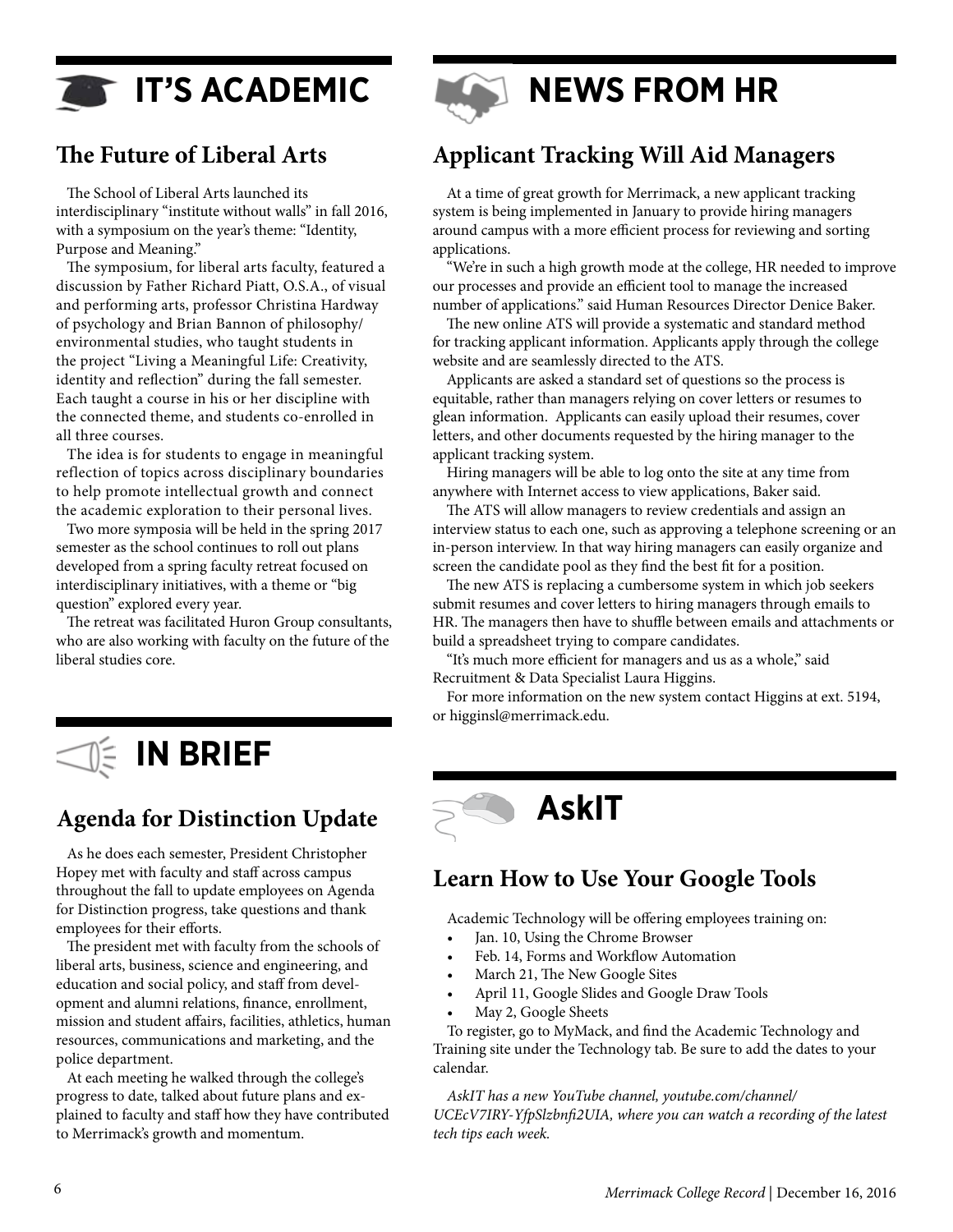### **Christmas Cheer**



*Hands to Help staff and volunteers prepare to distribute toys donated by Merrimack faculty, staff and alumni to children in Lawrence.*

### **New Purchasing Guidelines Effective Jan. 1**

The Procurement Department recently issued a revised and updated Purchasing Policy (https://mymack.merrimack.edu/ICS/Procurement/) for Merrimack College. The policy will be effective Jan. 1, 2017.

This encompasses new purchasing guidelines to assure that the college maintains lawful and ethical practices in the procurement of supplies, materials, equipment and services. It also serves to identify the best means and practices to source goods/ services on behalf of the college.

With the growth of the college and increasing its overall spending, it was important to review current policy and identify ways to streamline the process. These updates will allow Procurement to focus on more value added spend and strategic sourcing. This will also allow flexibility for departments in the way they choose to procure goods and services.

Always consult with your supervisor before you spend on behalf of the college. Here are some of the key changes:

- Purchases up to \$3,000 no longer are required to have a purchase order and can be paid by either P-Card (procurement card) or Direct Pay Invoice. Procedure for both of these methods are located on MyMack under the Procurement tab.
- Purchases of goods/services above \$3,000 require a purchase order.
- Purchases of \$5,000 and over require three competitive bids/quotes.
- Any purchase regardless of dollar amount that is tied to a contract or agreement must be approved by the Office of General Counsel prior to ordering

Procurement will be reaching out to all selected departments to set up meetings and offering drop-in sessions to cover:

- Revised and updated Purchasing Policy.
- Purchasing Options to clarify best practices to make buying easier.
- Consortium Program List of vendors that provide discounted pricing.
- Legal Department review criteria.

#### •

#### **Drop in Session Dates**

These sessions should be attended by anyone who is involved with purchasing for their departments. Please contact the Procurement Department to sign up for one of the following dates and times: 10 a.m. Jan. 10, Cascia Halll; 1 p.m. Jan. 17, Cascia Hall; or 3 p.m. Jan. 24, Cascia Hall.

# **NEW HIRES**



**Michael Kennedy Coordinator of Programming and Leadership Development Office of Student Involvement**

Michael Kennedy works closely with the Greek Life organizations on campus in his work as coordinator of programming and leadership development for Office of Student Involvement. He also leads the men's and women's leadership seminars and leadership institute for students. Kennedy previously worked at the University of New Haven in Connecticut and the University of Hartford in Connecticut.



**Jenni Philippe Student Account Specialist Bursar's Office**

Jenni Philippe recently joined the bursar's office working the front line for customer service. She's responsible for administrative tasks, including managing student payments, fielding inquiries and directing phone calls and email. Philippe previously worked at Metropolitan Linen in Bradford, Massachusetts, and Whittier Health in Haverhill, Massachusetts.